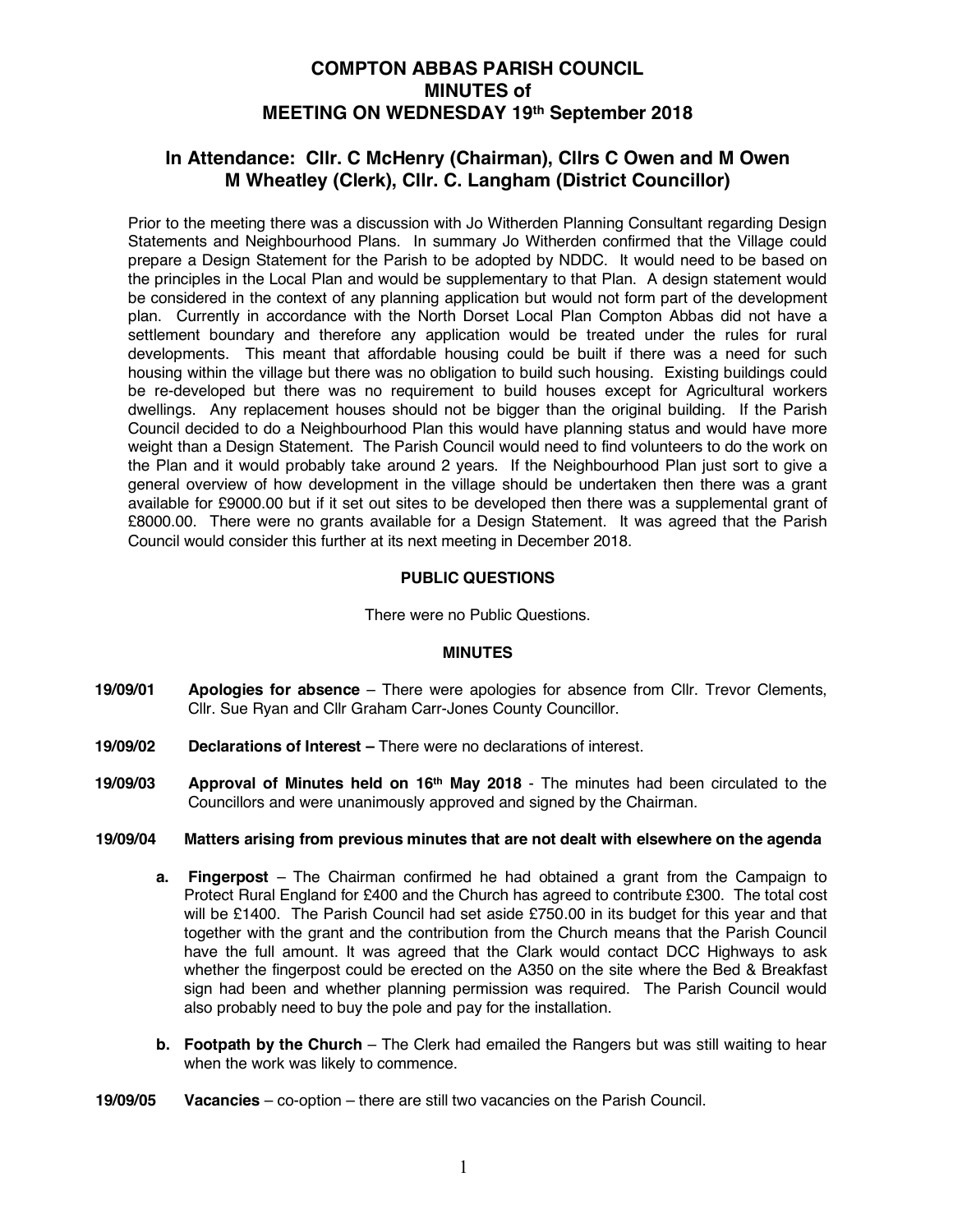**19/09/06 Reports from County/District Councillors** – Reports have been circulated to the Councillors. The District Councillor read from her report which is attached hereto. She also confirmed that houses of multiple occupancy needed to be licenced. Matt Prosser had been appointed as the CEO of the Dorset Council.

> The Clerk confirmed she had recently attended the DAPTC Clerk's seminar where it had been stated that the Dorset Council – the new Unitary Authority – were seeking council Tax harmonisation from day 1 of the new Unitary Authority. Cllr. Langham said she was not aware of this and would check. This would mean that with effect from May next year the residents would probably have to pay more Council Tax.

> The Clerk also confirmed that all of the Parishes in Dorset would have elections in May next year at the same time as the elections for the Unitary Authority. As part of the budget next year the Council would have to budget for elections costs. Those costs had not as yet been decided but it was likely that if the election was contested then the Parishes would have to pay 50% of the shared costs e.g. polling booths and 100% of individual costs e.g. ballot papers. If the election was uncontested then there were unlikely to be any costs.

## **19/09/07 Finance**

- **a. Bills to be paid** It was agreed that the following bills should be paid:
	- M Wheatley £315 for salary July to September 2018
	- Vision ICT £600 for website to come out of grant
	- In addition since the last meeting the following bills had been paid:
	- £17.26 SLCC renewal
	- £3.75 audit course
	- £184.74 for the new pole and mirror and the end of Hawkcombe Lane
	- £170 for Alex Fairchild for fitting the mirror
- **b. Bank account** The Clerk confirmed that the current bank and cash balance was £5905.64 which includes the £400 grant from CPRE and the VAT refund for last year of £25. The cost of the website was £500 as the PC will be able to recover the VAT of £100. The grant received from DAPTC for the website includes £125 for the fees for next year and £105 for the Clerk's time in setting up the website. It was agreed that the sum of £105 should be paid to the Clerk for her time spent on creating the new website.
- **19/09/08 Fanners Field** The Chairman confirmed that he had spoken to a representative of the family that had donated Fanners Field and that there was no objection to using the field for parking. It was confirmed that the PCC would like to use the field for parking for special church events. The Parish Council confirmed it had no objection to this.

#### **19/09/09 Planning/Tree Works**

**a. Bere Knap Drones Lane** - Demolish and replace existing dwelling with 1 No. dwelling. Demolish and replace existing car port and retain 3 No. parking spaces. (Variation of Condition No. 2 of Planning Permission No. 2/2016/1758/FUL to amend the orientation of the dwelling, the addition of a veranda, amendments to the fenestration and increased roof eaves at the gable ends). The Parish Council had made the following comment:

The proposed large house will be visible over a very wide area. The Parish Council appreciate this is not the initial application however having considered the site it is of the view that the amended design is preferable to the initial design but in order to be less obtrusive and to blend in with other surrounding buildings it would be preferable if the walls were constructed in Shaftesbury reclaimed Greenstone instead of brick.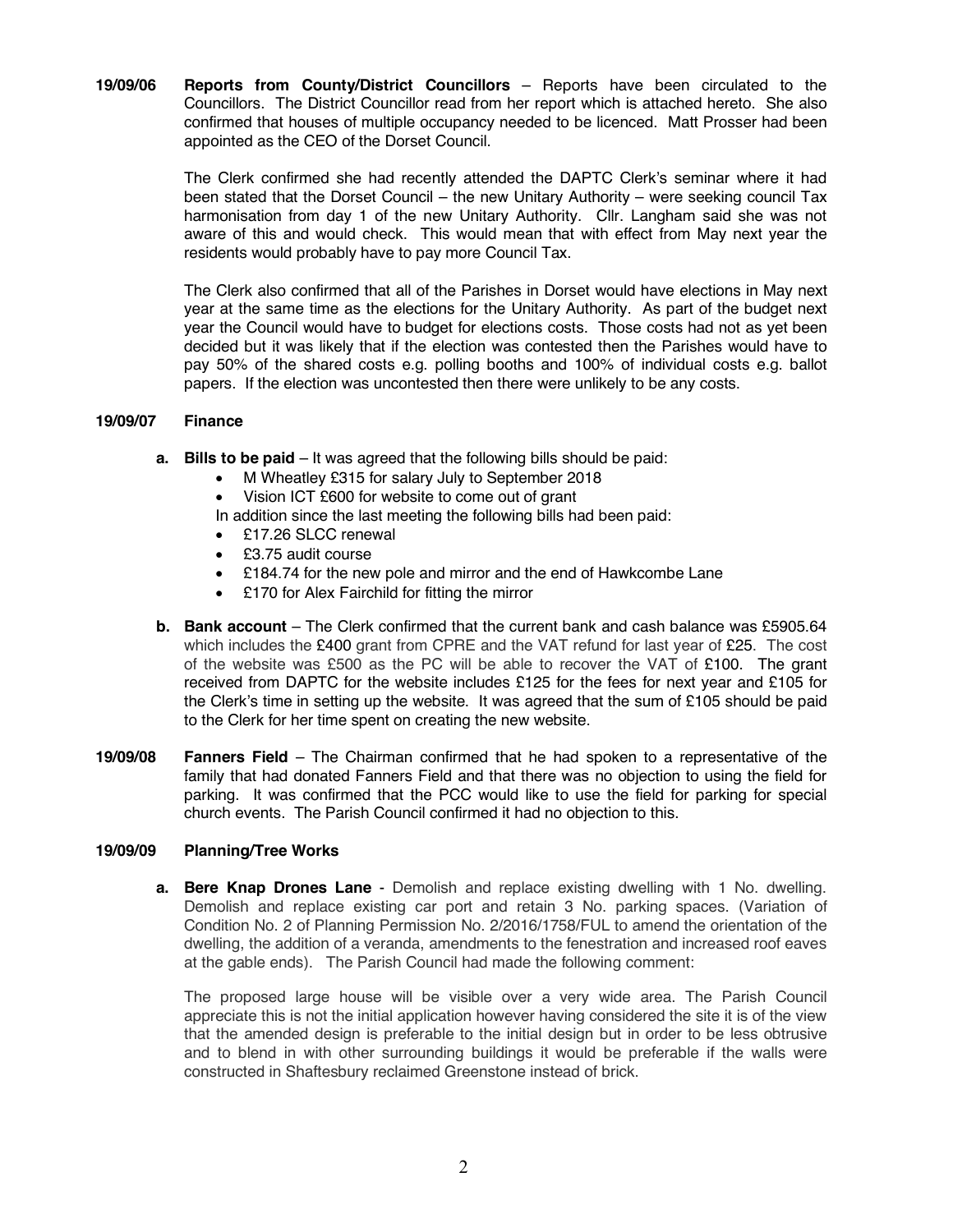- **b. Land At St E 387672 N 118910 Church Farm Main Road To Gourds Farm -** Erect agricultural barn (demolish existing barn). The Parish Council had had no objection to this application.
- **c. Tuckers Barton, Lower Lane -** Erect two storey extension (demolish existing bay); install 2 No. dormer windows; erect balcony. The Parish Council had had no objection to this application.
- **19/09/010 Footpaths/Rights of Way**  As above the Clerk was waiting to hear from the Rangers as to when the works on the footpath by the Church are likely to start.

### **19/09/011 Highways**

- **a. Roads through CA** there was nothing to report.
- **b. A350/C13** The A350 Community Group had asked the Parish Council to confirm that the Parish Council continues to support the A350 Community Group's mandate namely: "to lobby on behalf of the residents and businesses on or near the A350 and C13 between Shaftesbury and Blandford Forum for improvements to the transport links, road infrastructure and safety in the north/south transport corridors of North Dorset". The Parish Council had confirmed its support. As previously the A350 Community Group will report back to the Parish Councils but will not make any decisions on their behalf. The A350 Community Group had recently circulated draft Terms of Reference which they would like the Parish Council to approve. Some queries have been raised and a revised Terms of Reference would be circulated shortly. The Parish Council approved the Terms of Reference in principle.
- **19/09/012 Travellers** –Cllr. Ryan had reported that the travellers had returned to the Common and had parked in areas where they were not supposed to be. Accordingly the Clerk had written to Paula Clover at the Gypsy and Travellers Liaison Officer and had asked her to move the travellers to the agreed areas. The Clerk was still waiting to hear from whether this had been done.
- **19/09/013 Website**  The new website has now gone live and the new email is now being used. The Clerk asked if she could have the contact details for the individual who was now running the group email for the village so that she could send round an email alerting the residents to the change. Cllr. C Owen confirmed she would send the email address to the Clerk.

## **19/09/014 Correspondence/A.O.B**

- **a. Council Owned Farms** –Cllr. Ryan had raised the issue of their potential sale. Cllr. M Owen confirmed he had spoken to one of the tenant farmers and there were currently 31 farms within Dorset 3 of which were being sold. He believed that the farms would be sold as and when they became vacant and at some time in the future farms might be sold with sitting tenants. The Clerk was asked to contact the County Councillor and enquire what the intention was regarding the farms in Compton Abbas and Twyford. Any enquiries should be made discreetly in order not to draw the Councils attention to these farms.
- **b. Gore Clump** The Parish Council had been asked to confirm whether it had any objections to the proposed plans for Gore Clump. Cllr. C Owen and Cllr. Langham had both attended the recent Compton Abbas Airfield meeting and the proposals had been discussed. The intention was to make one road through Gore Clump and stop up the road nearest to the airfield. There was then a discussion regarding the need for a footpath on the opposite side of the road so that walkers and riders were safe when crossing from the downs to the new entrance. It was agreed that the Clerk would write to DCC to confirm that the Parish Council had no objection to the proposals in principle but would like a footpath. One of the local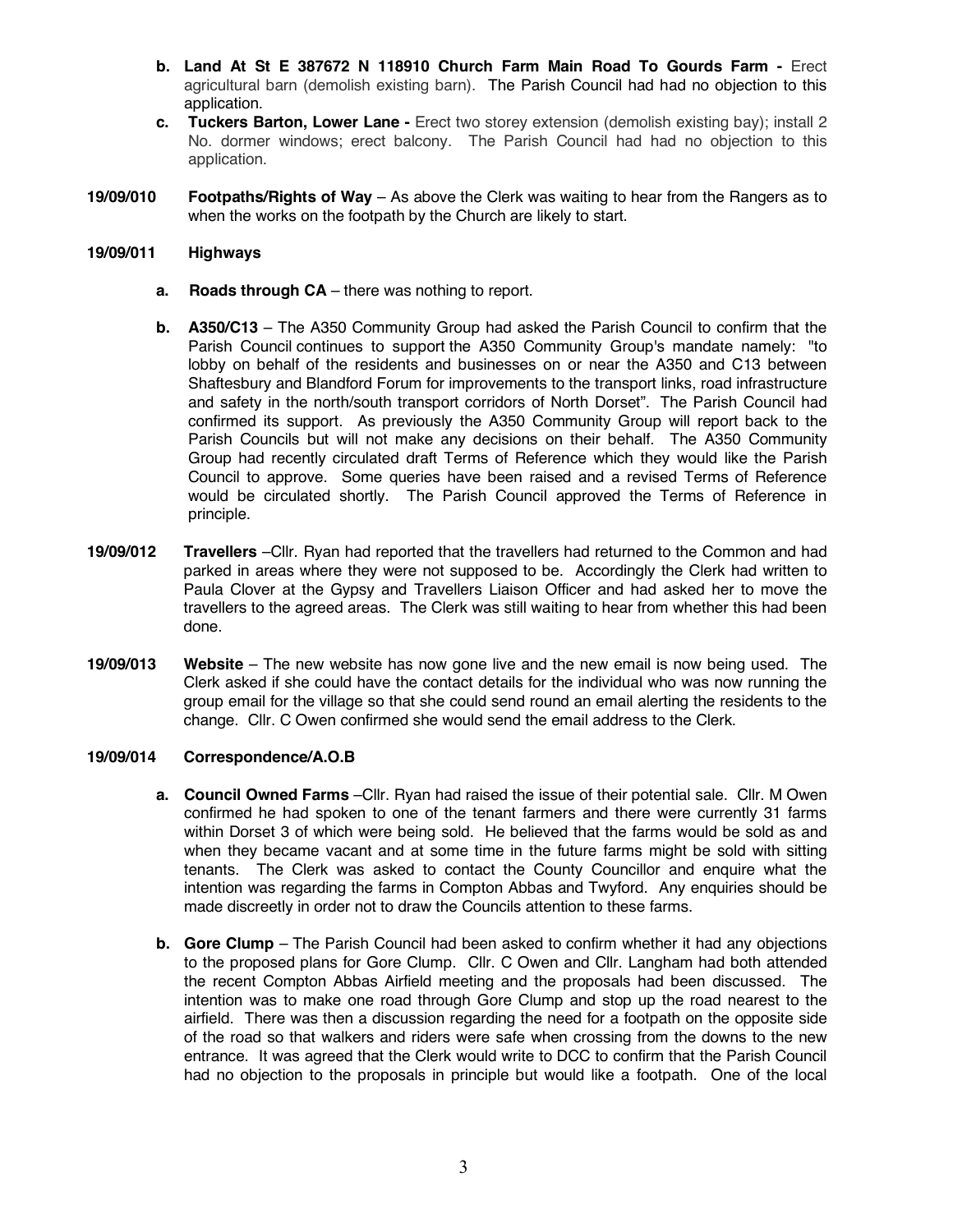farmers had complained about the recent aerial firework display and the airfield had confirmed they would notify the farmer in advance of any future events.

- **c. Speed Watch**  Cllr. Clements had sent out an email asking for volunteers. Assuming there were sufficient volunteers, the Parish Council had sufficient funds to cover the cost of a Speed Gun which was likely to be in the region of £400. There was then a discussion about the effectiveness of Speed Watch and it was agreed that the Parish Council would discuss this further at the meeting in December once Cllr. Clements had had a response to his email.
- **19/09/015 Date of next Meeting** The next meeting will be on 19th December 2018 at 7.30pm in the Church Hall.

There being no further business the Chairman closed the meeting at 8.40pm

**Signed…………………………. Dated…………………………… Chairman**